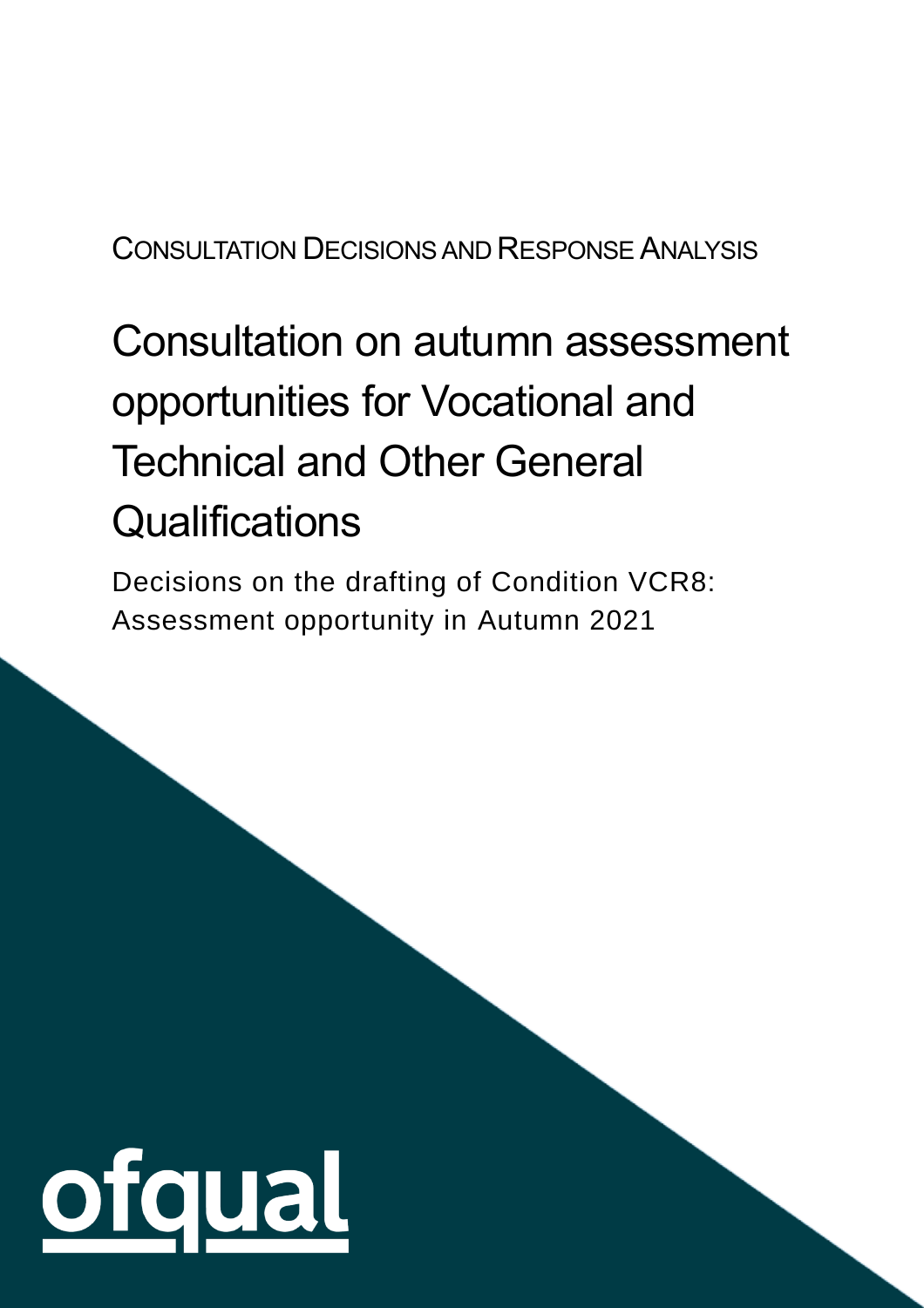# **Contents**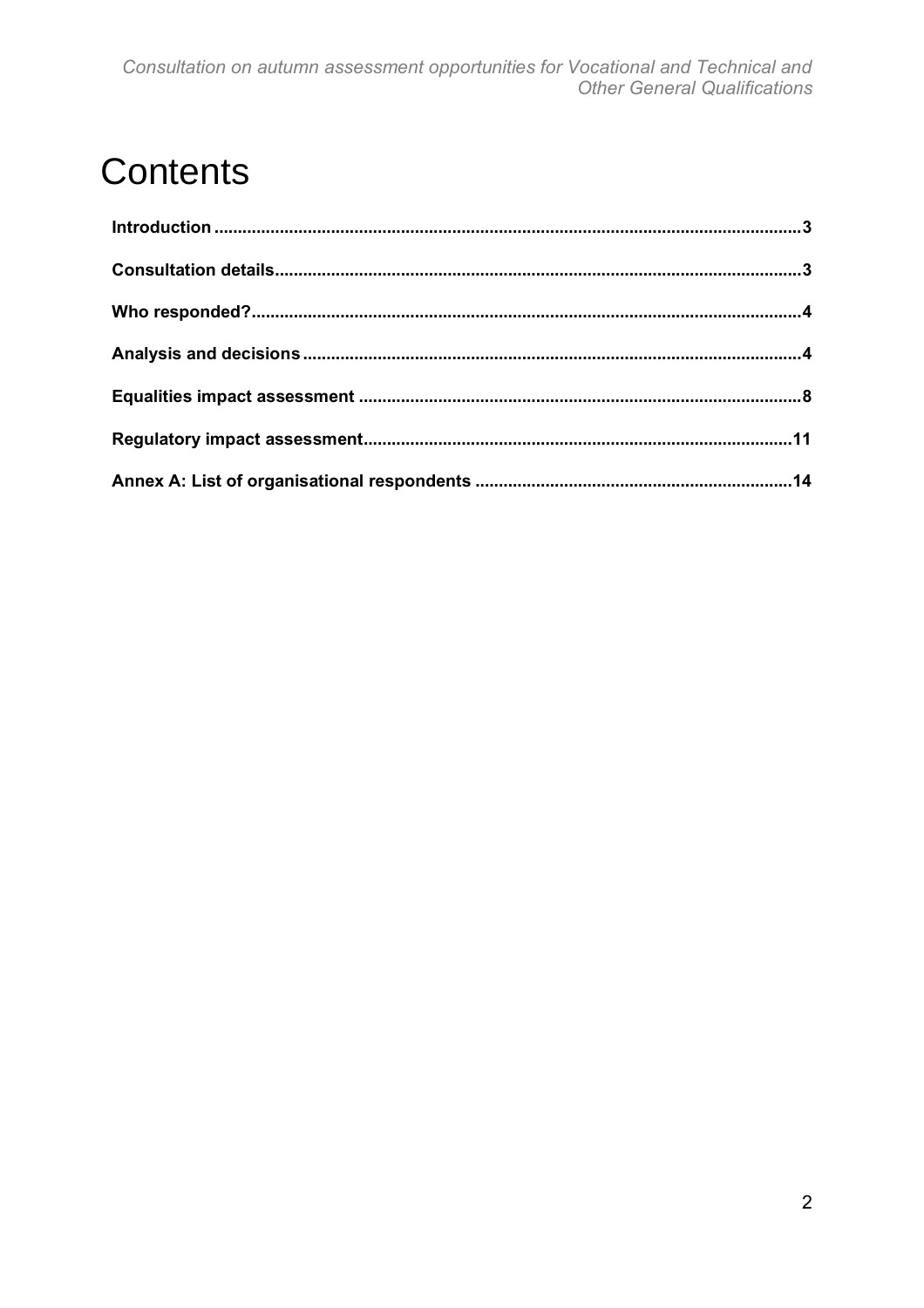# <span id="page-2-0"></span>Introduction

The impact of the coronavirus (COVID-19) pandemic has led the Department for Education (the Department) to reach the policy view that it is not viable for external exams to go ahead for some Vocational and Technical Qualifications (VTQs) and other general qualifications. The Secretary of State [issued a direction to Ofqual](https://www.gov.uk/government/publications/direction-issued-to-ofqual) on 25 February 2021 setting out his policy intention for how results should be awarded for 3 broad groups of VTQs and other general qualifications.

Earlier this year, we [consulted on the detail of the regulatory framework](https://www.gov.uk/government/consultations/regulatory-arrangements-for-the-awarding-of-vocational-and-technical-and-other-general-qualifications-in-2020-2021) we proposed to put in place to enable awarding organisations to issue results to learners in line with the approaches set out in the direction. This regulatory framework is called the [VTQ Contingency Regulatory Framework \(VCRF\).](https://www.gov.uk/government/publications/vocational-and-technical-qualifications-contingency-regulatory-framework)

In the direction, the Secretary of State also set out an expectation for Ofqual to work with awarding organisations to determine whether there was a need for different provision of autumn and winter assessments beyond those already provided. This was so that VTQ students would have the same opportunity as GCSE, AS and A level learners to sit an exam if they wished to improve on their Teacher Assessed Grade (TAG). Therefore, as part of our consultation on the VCRF, we sought views on what arrangements we should put in place to provide this opportunity.

Following this consultation, we [decided to require awarding organisations](https://www.gov.uk/government/consultations/regulatory-arrangements-for-the-awarding-of-vocational-and-technical-and-other-general-qualifications-in-2020-2021) that already offer assessments in autumn and winter to give students who received a result based on a TAG an opportunity to sit an assessment to improve their result. Where awarding organisations do not already offer assessment opportunities in autumn and winter, we would expect them to consider whether it would be appropriate to do so.

We then [consulted on the drafting](https://www.gov.uk/government/consultations/consultation-on-autumn-assessment-opportunities-for-vtqs) of the Condition we proposed to include within the VCRF (proposed Condition VCR8) to put this policy decision into effect.

This document sets out our analysis of the responses received and our decisions on the drafting of Condition VCR8.

# <span id="page-2-1"></span>Consultation details

Our consultation ran between 24 March 2021 and 7 April 2021. The consultation included 3 questions and was published on our website with an online form for responses.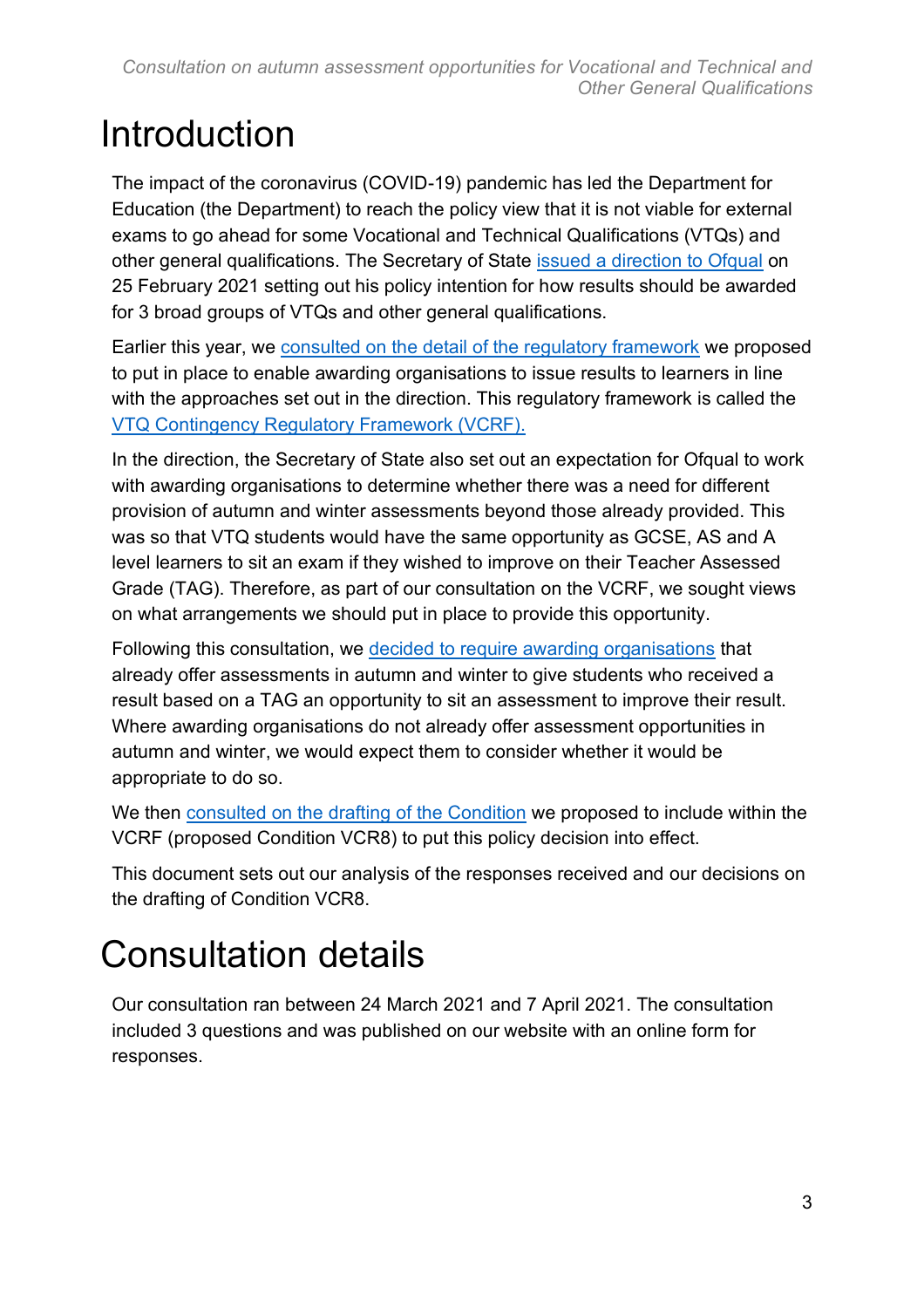# <span id="page-3-0"></span>Who responded?

We received 22 responses to our consultation. We list the organisations who responded to the consultation in Annex A.

| <b>Respondent type</b>                         | <b>Number</b>  |
|------------------------------------------------|----------------|
| Awarding body or exam board                    | 8              |
| Other representative or interest<br>group      | 4              |
| <b>Student</b>                                 | 3              |
| <b>Exams officer or manager</b>                | $\overline{2}$ |
| <b>Academy chain</b>                           | 1              |
| Awarding organisation employee                 | 1              |
| <b>Parent or carer</b>                         | 1              |
| <b>School or college</b>                       | 1              |
| Teacher (responding in a personal<br>capacity) | 1              |

*Table 1: Breakdown of consultation responses*

Twenty-one respondents indicated that they were based in England and one respondent was based in Wales.

This was a public consultation on the views of those who wished to participate. We recognise that the responses are not necessarily representative of the general public or any specific group.

# <span id="page-3-1"></span>Analysis and decisions

### *We proposed*

We consulted on the drafting of the Condition we proposed to include within the VCRF (proposed Condition VCR8) which would require awarding organisations:

• who normally provide assessment opportunities between September and January of an academic year, to additionally make those assessments available to learners who were eligible to receive a result through a Teacher Assessed Grade (TAG) as well as those who would ordinarily take an assessment at that time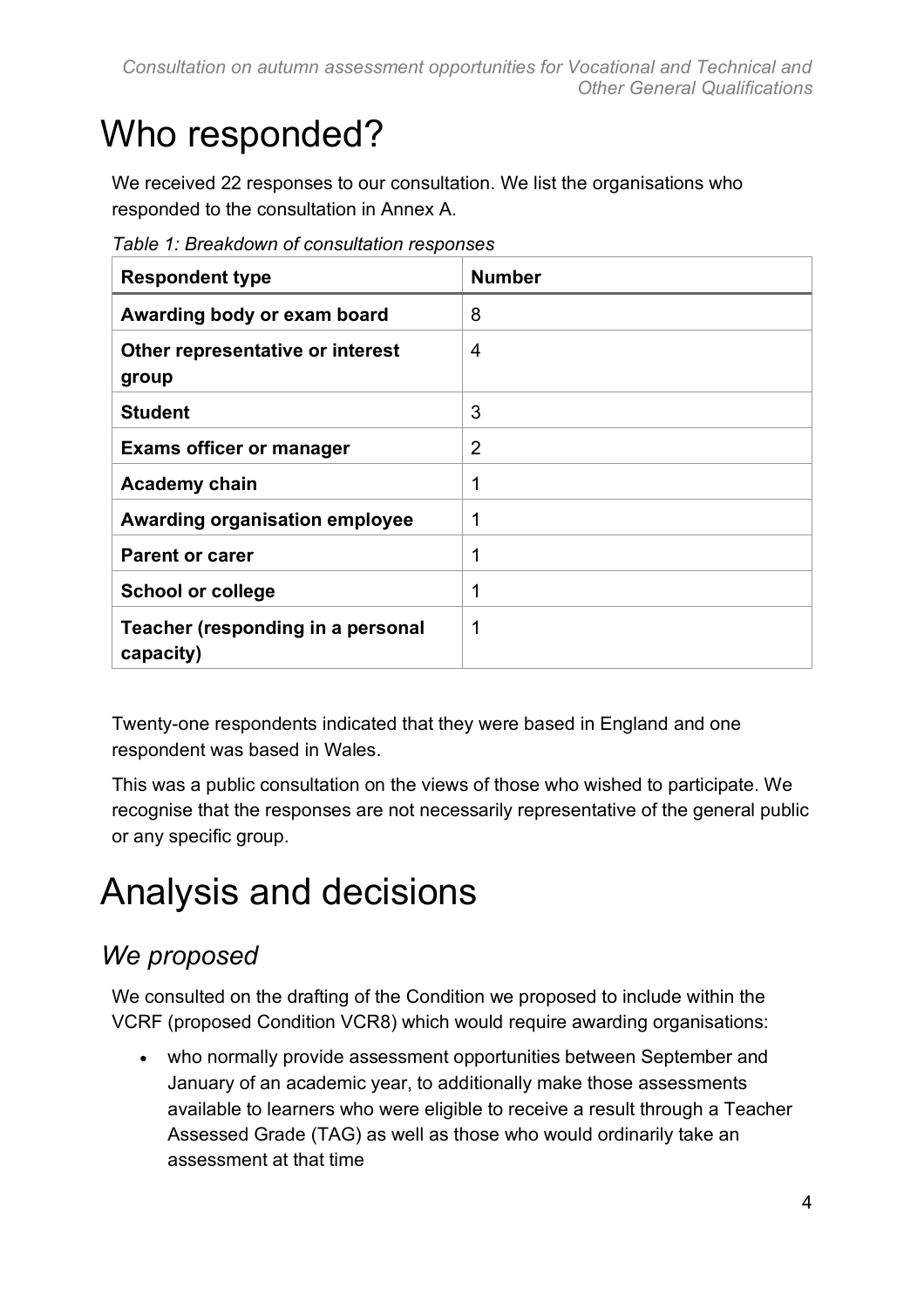• who do not normally provide assessment opportunities between September and January to provide those opportunities where they reasonably consider there is sufficient demand and where it would be manageable to both the awarding organisation and to centres

The approach should allow awarding organisations to make decisions appropriate to their qualification design and approach to awarding in summer 2021 to enable learners to improve on their result where it is based on a TAG alongside other students who plan to sit assessments in the autumn. We considered that this would serve the need for learners to access opportunities to sit assessments this autumn, and balances any potential burden for centres and awarding organisations that will result from this.

Conditions VCR8.1, VCR8.2 and VCR8.3 set out the circumstances in which an additional assessment opportunity should be provided to students receiving results from qualifications which fall in Category B.

Condition VCR8.4 requires awarding organisations to comply with any requirements specified by Ofqual in relation to the provision of autumn assessment opportunities, including where we might consider that an autumn assessment opportunity was necessary.

Condition VCR8.5 requires awarding organisations to revert to the arrangements for appeals for these assessments which were disapplied in the VCRF (specifically, Condition I1.2(d) which makes provision for the final decision in respect of the outcome of an appeal to involve an independent decision maker, and Condition TQ1.1(c) of the qualification-level conditions for Technical Qualifications).

A draft of the condition we consulted on can be found in Annex B.

### *We asked*

# **Question 1:**

Do you have any comments on the draft wording of Condition VCR8?

#### *Responses received*

Thirteen out of the 22 respondents provided comments on the draft wording of Condition VCR8. Of these, 7 respondents were responding on behalf of awarding organisations and 3 respondents were from representative or interest groups. The other respondents were replying in a personal capacity.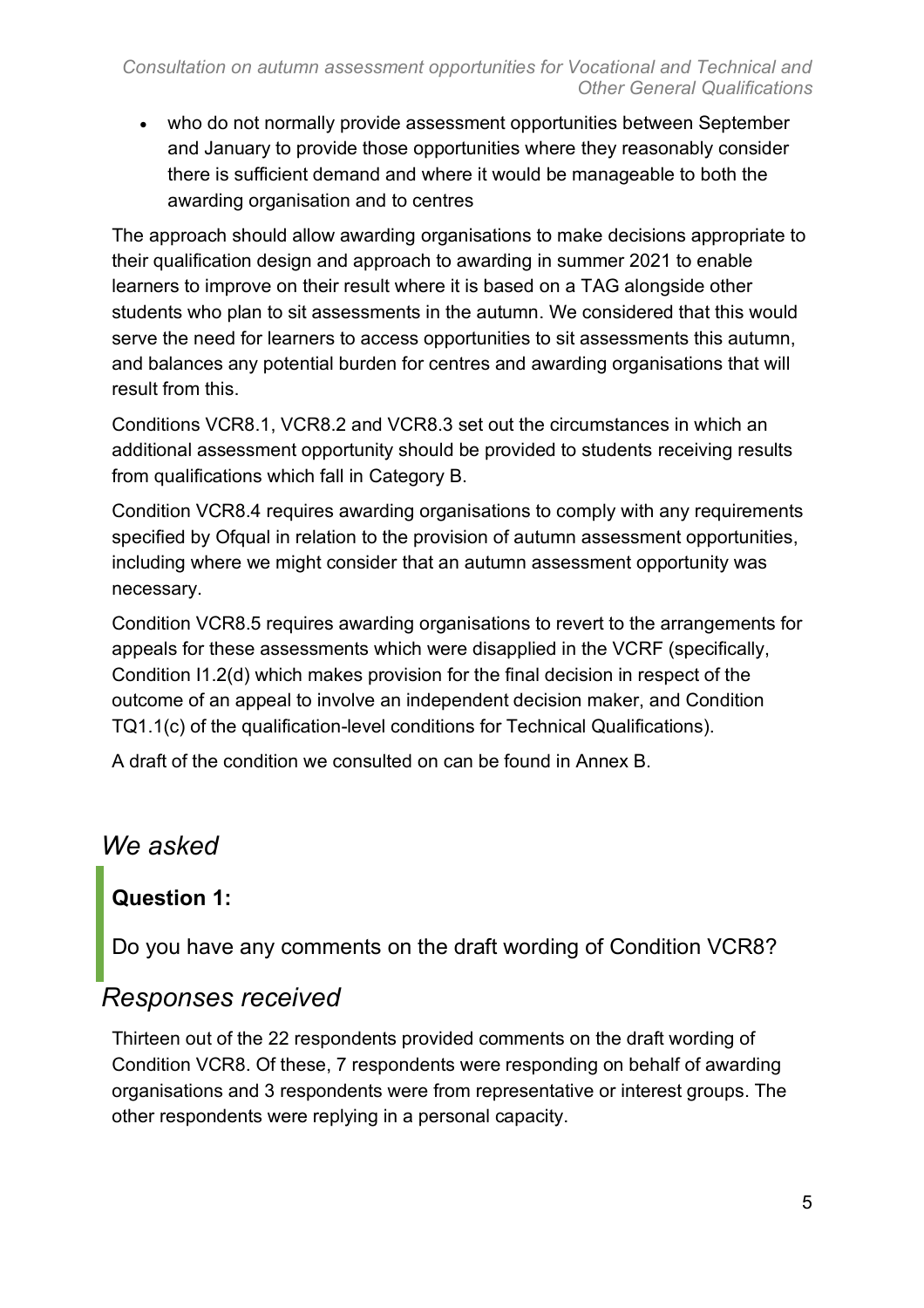Four respondents stated that they agreed with the proposed approach. Reasons for the support varied and included:

- support for not requiring awarding organisations to offer an autumn assessment opportunity for VTQs in instances where there was insufficient demand or it would not be practical
- support for additional assessment opportunities to be made available to students in autumn 2021 and the reflection that awarding organisations should make every effort to offer this opportunity to students
- welcoming the principle of reducing burden and facilitating deliverability for teachers and centres

Three respondents commented on the reference to burden in the condition. One respondent reflected that burden is subjective and so felt that clear guidance on what is classed as disproportionate burden would be necessary. Another felt that students should not be negatively impacted simply because the activity was burdensome to awarding organisations.

Three respondents commented on the scope of the Condition. It was noted that assessment opportunities in January 2022 would be included but also noted that the drafting in the condition referred to 2021. Respondents therefore felt that this could be confusing and suggested that the wording should be amended to include exact dates or reference 'the end of January 2022'. In addition, 1 respondent questioned whether qualifications which fell into Category A would also be in scope of this condition.

Several respondents also commented on the drafting of the condition. Comments included:

- a suggestion for VCR8.1 to be divided into 2 separate sub-conditions because the 'and' at the end of the point is considered 'unusual'
- the terminology used in VCR8.2 and VCR8.3 is flexible and open to interpretation by awarding organisations
- a reflection that awarding organisations should consider other factors over demand when considering whether to hold an additional assessment opportunity especially because demand may need to be gauged in advance of results being released
- a request for VCR8.4 to refer to a 'reasonable timeframe' because awarding organisations would only be able to comply with requirements specified by Ofqual if Ofqual provided sufficient notice
- a request for VCR8.5 to include the titles of the other VCRF conditions referenced within it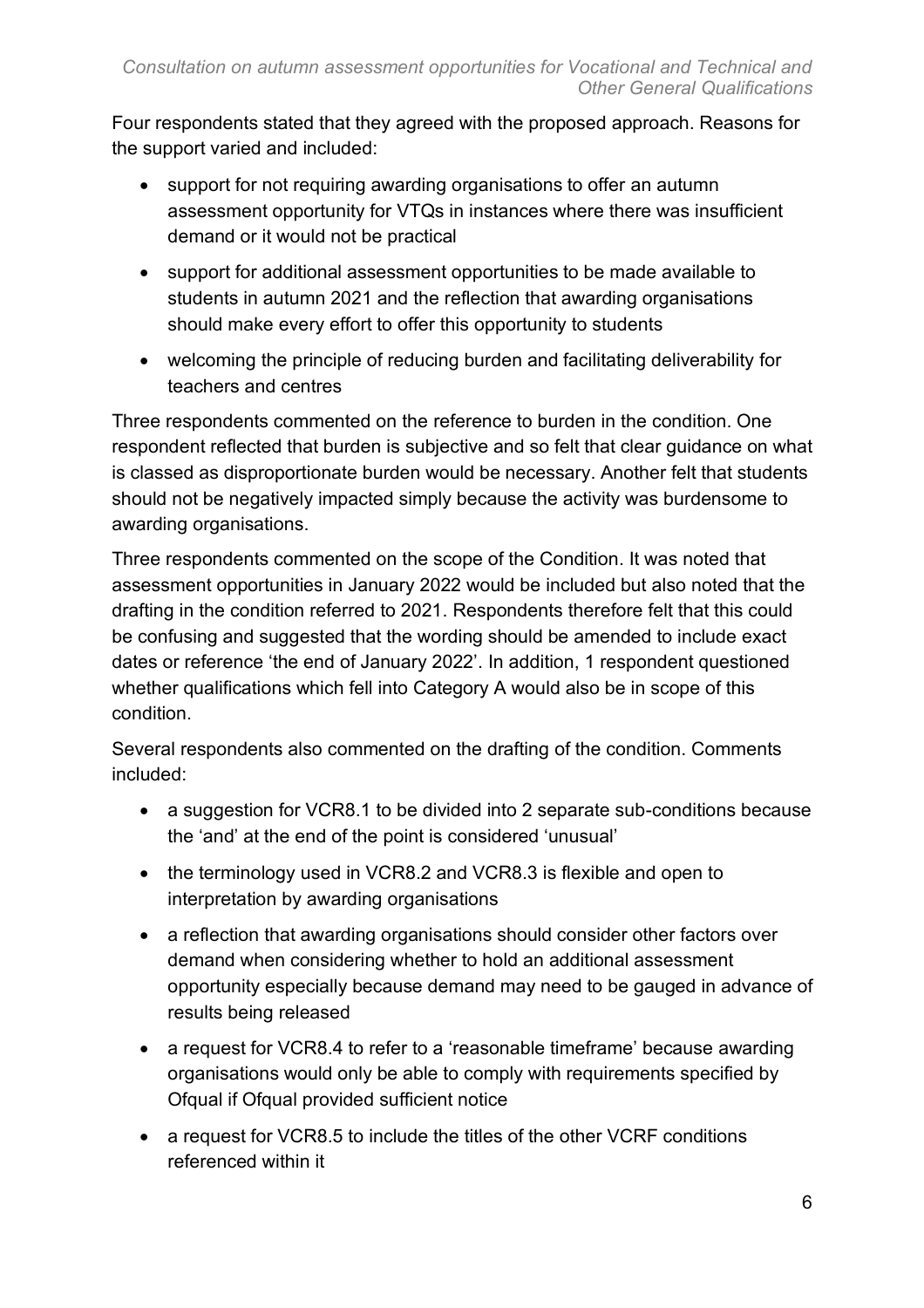Four respondents commented on issues which were out of scope of this consultation. Two respondents talked about the policy position of exams taking place and reflected that students should not be required to take exams. One respondent highlighted the need for the Department to clarify the number of resit attempts that would be permitted for students taking Performance Table Qualifications who had received result based on a TAG in 2021. Another asked for clarification on the requirements for the appeals process for the autumn assessment opportunities.

In addition, one representative organisation highlighted that as a result of the Department's policy position for ESOL Skills for Life and Functional Skills qualifications, it was likely there would be a greater demand for assessments in September. The respondent highlighted the importance of these students receiving their results quickly to allow students to progress to further education or employment in early autumn.

### *Our decisions*

Having considered these responses, we have decided to implement the proposed Condition VCR8 with minor drafting changes.

We have made it clear that Condition VCR8 only applies to qualifications which fall into Category B (i.e. those qualifications where results may be based on TAGs) and that assessment opportunities provided in January 2022 are included in scope of the condition.

We have decided not to make any other changes.

We do not feel that it is necessary to divide VCR8.1 into 2 separate sub-conditions to improve clarity and have decided not to reference the other VCRF Conditions within VCR8.5. The approach we have taken to drafting is consistent with other Conditions within the VCRF and other Ofqual regulatory frameworks.

We note the comments that the drafting of the condition is open to interpretation and the term 'burden' could be considered subjective. However, the overall regulatory approach we have taken through the VCRF is to give awarding organisations the flexibility they need to take decisions which are appropriate for their qualifications based on their assessment design and delivery. In line with this, the approach we have taken in draft Condition VCR8 balances the need to consider the impact on and manageability for awarding organisations and centres, with the need for fairness for learners who wish to improve upon their result when it is based on a TAG.

We have therefore deliberately drafted VCR8.2 and VCR8.3 to be non-prescriptive and to give awarding organisations the scope to make decisions about the provision of autumn and winter assessment opportunities which are appropriate for their qualifications. This includes taking into consideration manageability for centres and awarding organisations as well as likely demand. Although we accept that results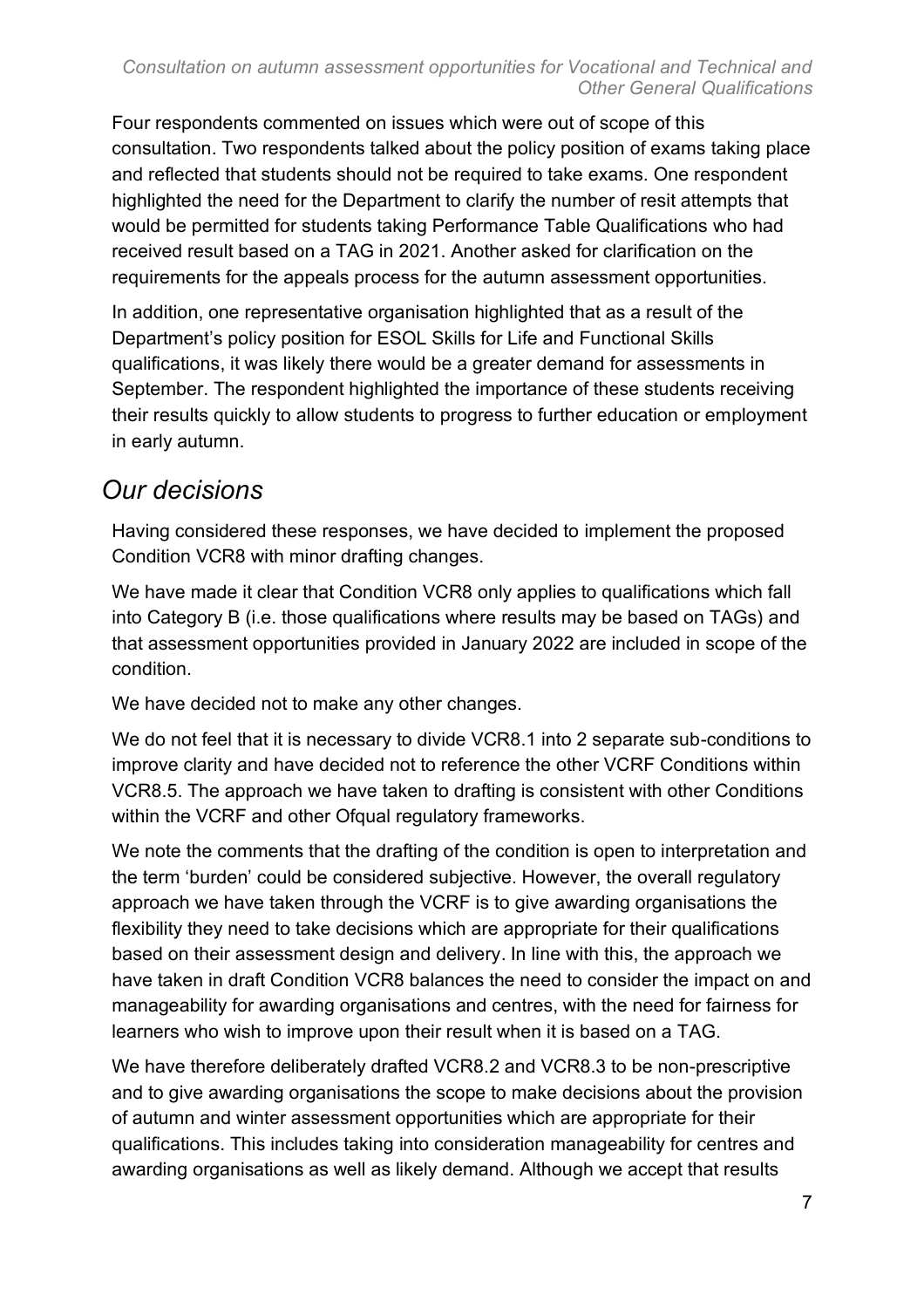may not be issued until 10 and 12 August, we would expect that awarding organisations would have other ways of estimating demand, such as looking at historical entry patterns or feedback from centres.

We do not feel that it would be consistent with other drafting within the VCRF to include 'reasonable timeframe' within VCR8.4. VCR8.4 requires awarding organisations to comply with any requirements specified to it by Ofqual in relation to the provision of assessment opportunities for VTQs.

Similar wording is used throughout the VCRF and our other regulatory frameworks without any 'reasonable time' limitation and we have not been presented with any evidence that indicates this approach has caused any issues previously. Identical wording to VCR8.4 was used in VTQCov10.4 of the Extraordinary Regulatory Framework (ERF) published in May 2020 without issue. We have therefore decided that it is unnecessary to change the wording of this condition.

# <span id="page-7-0"></span>Equalities impact assessment

In the Equalities Impact Assessment in our consultation, we highlighted that it was possible that some students could be disadvantaged as a result of sharing a particular protected characteristic of they are unable to take additional assessments in the autumn. This could affect disabled students who may be required to shield for longer.

Students with special educational needs or disabilities could be affected as they may require more time to prepare for assessments and to catch up on teaching and learning, having not had access to their normal support. The timing of any additional assessment opportunity will impact the extent to which this may be an issue, and the impact is likely to be different for different students.

Some students may be positively impacted by these proposals, including disabled students who may be able to take an assessment with their usual reasonable adjustments in place in the autumn, which may not have been possible in the summer.

Additionally, students who were unable to take an assessment that went ahead in the summer as a result of sharing a protected characteristic (such as disabled students who may have been required to shield) may be able to take an autumn assessment so could be positively impacted.

Awarding organisations offering autumn assessments will continue to be subject to our wider equalities' requirements, and to wider equalities legalisation. Our proposed Condition allows flexibility for awarding organisations to determine their approach to autumn assessments, so they will be able to consider such factors when deciding their approach.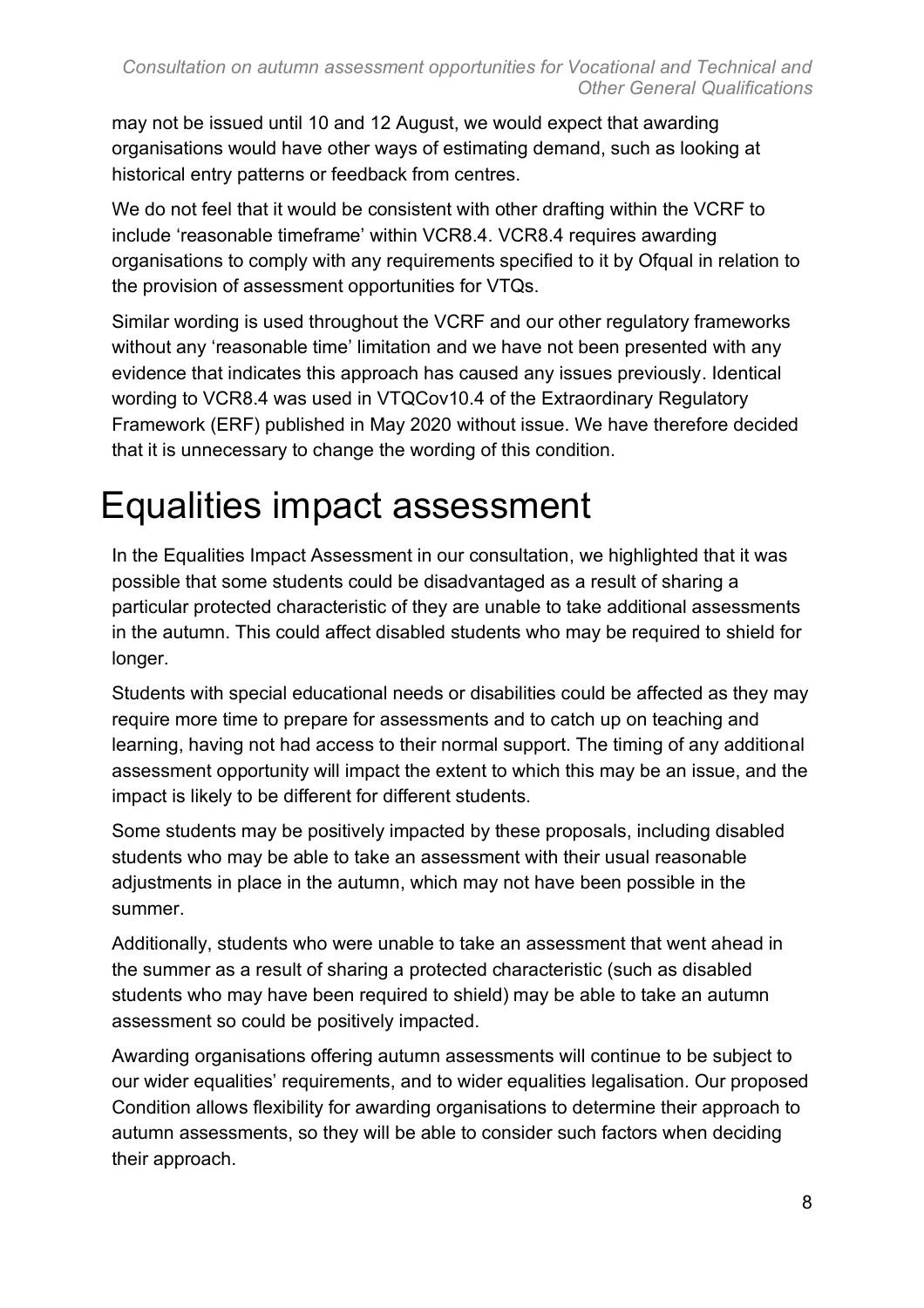### *We asked*

### **Question 2:**

Are there any potential positive or negative equality impacts arising from the proposed Condition VCR8, apart from those we have explored?

### *Responses received*

Twenty out of the 22 respondents to the consultation answered this question.

Twelve respondents said that there were no further potential positive or negative equality impacts. Eight respondents said that were additional equality impacts.

Nine respondents provided comments. Of these, 4 respondents were responding on behalf of awarding organisations and 3 respondents were from representative or interest groups. The other respondents were replying in a personal capacity.

Some respondents commented generally on the impact of the pandemic on learners.

One respondent said that students from lower socio-economic groups had also been affected by the pandemic, either because of limited access to digital technology or because of limited parental support or other care giving responsibilities. It was suggested that this could be mitigated by allowing a combination of an assessment grade and TAG based on portfolio work. They also highlighted the need to take account of learners' mental health.

Another respondent also commented on the impact of differential lost learning caused by lockdown on different groups of learners, and said that the opportunity for TAGs for students who cannot safely take VTQ exams this summer would help mitigate this.

One respondent said that students taking practical or hands-on qualifications should not be expected to sit exams.

Two respondents commented specifically on the equalities impacts related to the availability of autumn assessment opportunities. Both commented on the need for further learning to take place before students sit assessments in the autumn to enable them to have the best possible opportunity to receive an improved result. They commented that this may not always be possible (or may be in conflict with VCR8.3).

It was also noted that by the time students had received results from any autumn assessment opportunities, they would have already been required to postpone their progression to the next opportunity/ next academic year.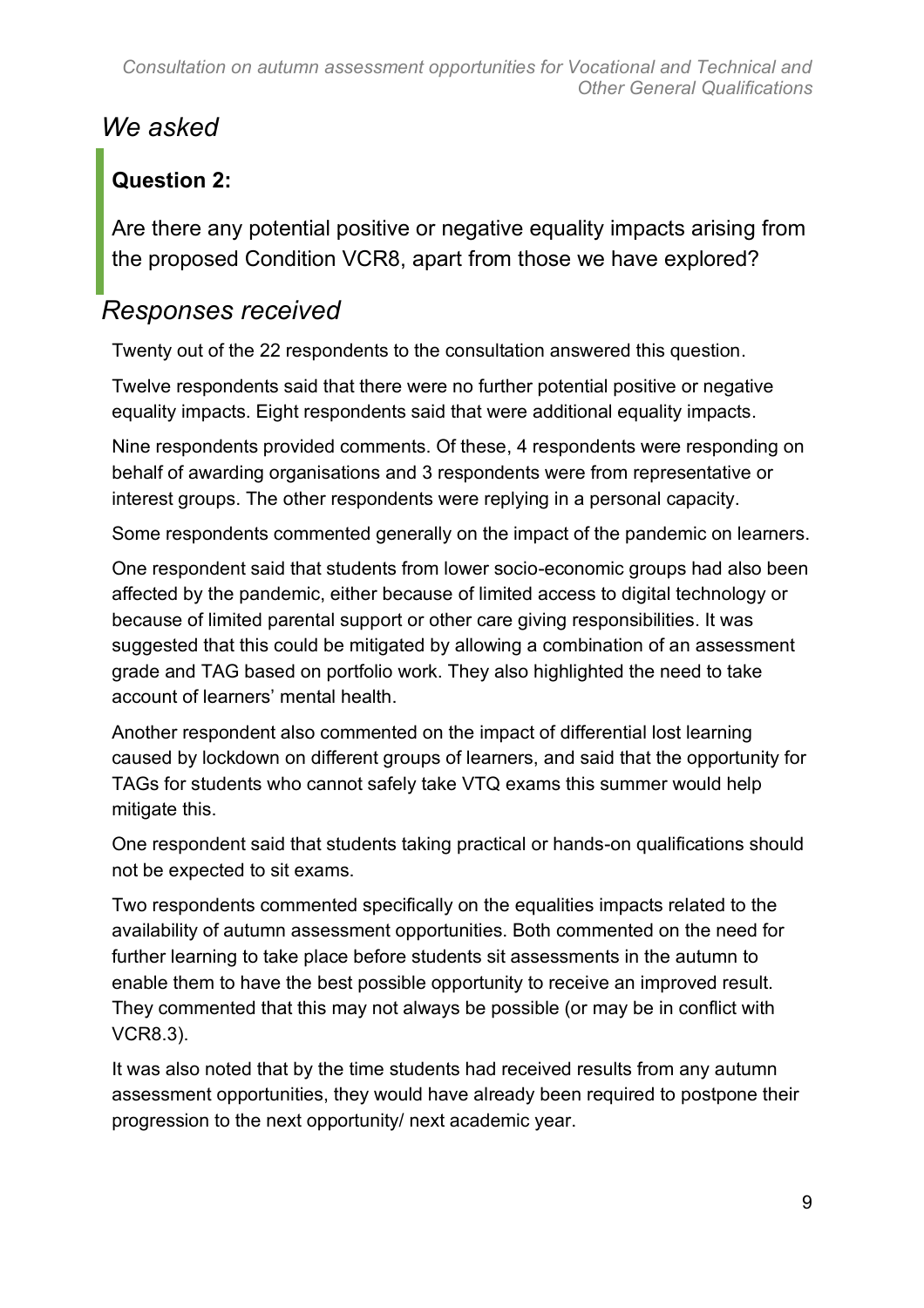One respondent said that the students most likely to benefit from an autumn assessment would be those more able to access private learning support in the summer and autumn, or those who can afford to wait for a further assessment opportunity before progressing to the next stage. It is likely that students from lower socio-economic backgrounds would be most likely to be disadvantaged as a result of being unable to benefit from autumn assessment opportunities.

One respondent provided a view that a greater percentage of college students taking Functional Skills qualifications have a declared special educational need in comparison with those taking GCSEs. As such, they anticipated larger numbers than usual needing to take FSQ and ESOL Skills for Life assessments in September 2021 and commented on the need to be assured that these opportunities would be available.

Some respondents commented generally on the impact of the pandemic on learners.

One respondent said that students from lower socio-economic groups had also been affected by the pandemic, either because of limited access to digital technology or because of limited parental support or other care giving responsibilities. It was suggested that this could be mitigated by allowing a combination of an assessment grade and TAG based on portfolio work. They also highlighted the need to take account of learners' mental health.

Another respondent also commented on the impact of differential lost learning caused by lockdown on different groups of learners, and said that the opportunity for TAGs for students who cannot safely take VTQ exams this summer would help mitigate this.

One respondent said that students taking practical or hands-on qualifications should not be expected to sit exams.

One respondent said that there would be no additional equalities impacts, providing that the exam series were able to take place in January, as is normally the case.

One respondent did not directly comment on equality impacts arising from the proposed condition and instead commented on the need for flexible timetabling of autumn assessment opportunities, but also said that awarding organisations may find that there is a low level of demand whilst centres will be busy with their new intake of students.

### *Our decisions*

Having considered this feedback, we do not consider that respondents have identified any additional equalities impacts which would require us to change our approach to autumn assessment opportunities. We have already noted the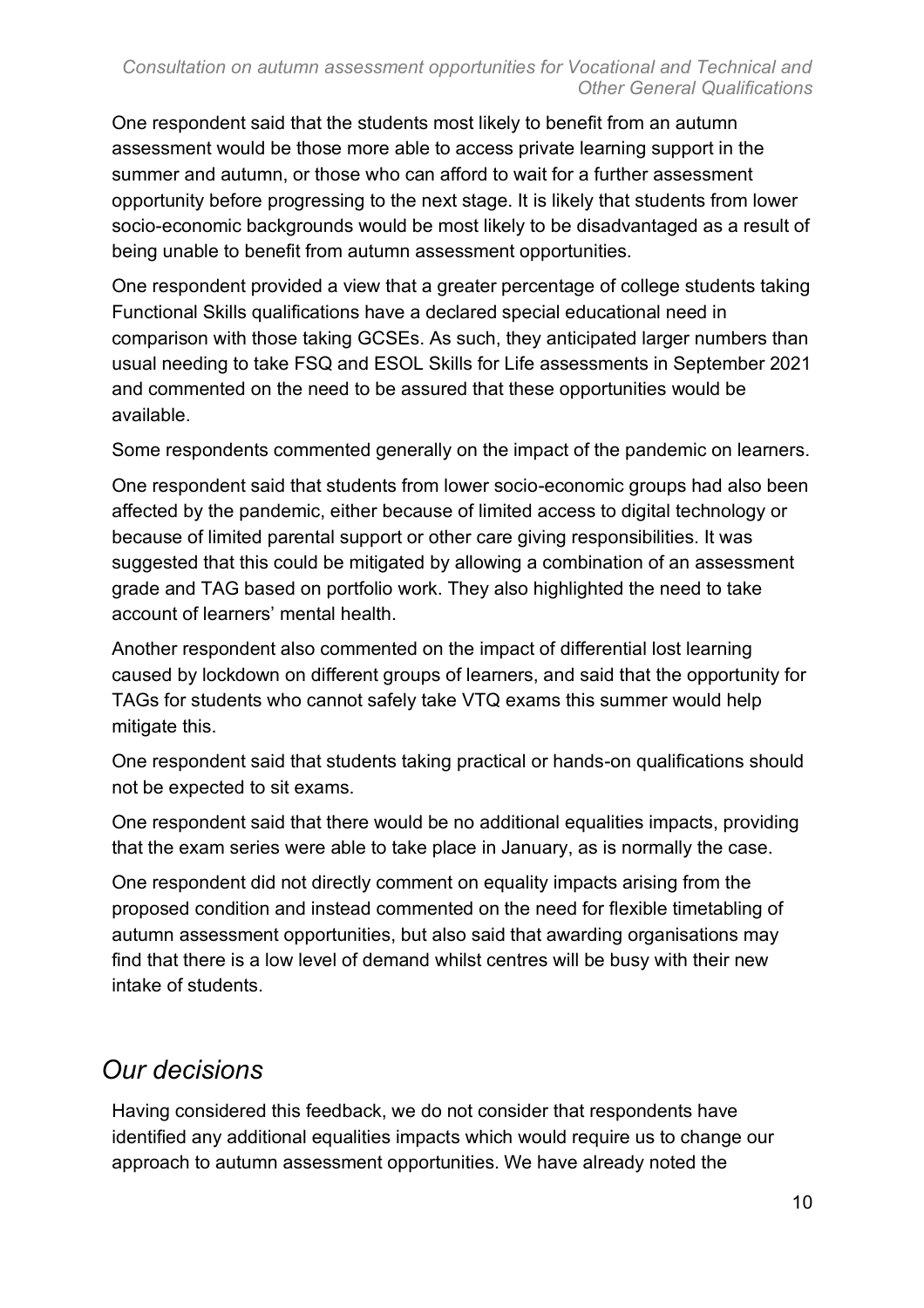differential impact of the pandemic on different groups of learners. Condition VCR8 provides flexibility for awarding organisations to determine their own approach to autumn assessments, so they will be able to consider such factors when deciding their approach, alongside their wider equalities' obligations.

# <span id="page-10-0"></span>Regulatory impact assessment

In our consultation we recognised that some of our proposals may have a regulatory impact. Where awarding organisations already offer autumn assessment opportunities, the additional regulatory impact of our proposed Condition is likely to be minimal.

It is possible, however, that for those awarding organisations who don't normally offer autumn assessment opportunities, and who choose to do so, the regulatory impact could be greater. Additionally, they could come under greater pressure from centres to offer such opportunities. These potential impacts could include the cost of designing, developing, delivering and marking additional assessments.

The timing of the series may also create an impact if staff and contractors usually involved in such activities are involved in other activities at this time, such as teaching. In addition, there could be an impact on assessments where large or lengthy practical assessments and portfolios are required.

We said that the approach we have taken in draft Condition VCR8 balances the need to consider the impact on and manageability for awarding organisations and centres with the need for fairness for learners who wish to improve upon their result when it is based on a TAG.

Our approach is flexible and allows awarding organisations to consider a range of factors when considering their approach. We considered that overall, while there will be an additional regulatory impact on some awarding organisations, this would be proportionate to meeting the policy intention of ensuring that learners taking vocational and technical qualifications are provided with the same opportunity as GCSEs, AS and A level learners to sit an exam if they wished to improve on their Teacher Assessed Grade.

#### *We asked*

**Question 3:**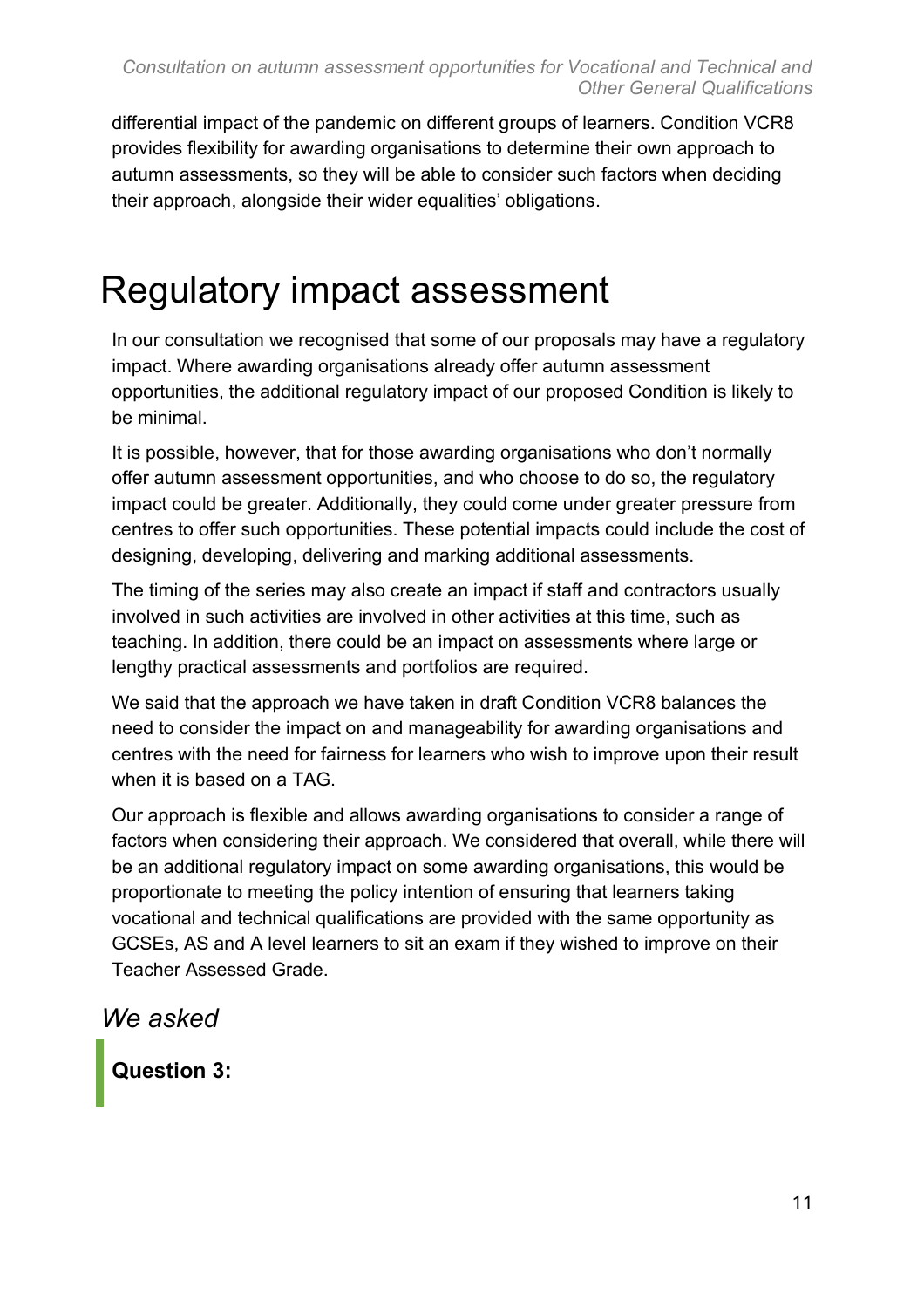Are there any other regulatory impacts, costs or benefits associated with the implementation of our proposals that have not already been identified?

### *Responses received*

Nineteen out of the 22 respondents to the consultation answered this question.

Twelve respondents said that there were no other regulatory impacts, costs or benefits. Seven respondents said that were additional impacts, costs and benefits.

Nine respondents provided comments. Of these, 5 respondents were responding on behalf of awarding organisations and 3 respondents were from representative or interest groups. The other respondent was replying in a personal capacity.

Some respondents commented on the regulatory burden on awarding organisations of offering autumn assessment opportunities when they did not normally do so.

They commented on the cost of producing (or repurposing) assessments for an autumn assessment series for a low number of entries and on the resource implications of doing so the same time as completing summer 2021 awarding.

Another respondent commented on the operational impact on awarding organisations of planning and preparing for the autumn assessment series at a time when they would already be busy with business-as-usual activities and working towards the implementation of their Centre Assessment Standards Scrutiny arrangements strategy. One respondent also commented on the cost for awarding organisations of marking the assessment papers for an autumn assessment series.

One respondent was also concerned that our proposed regulatory approach may leave them open to challenge if no autumn assessment opportunity was provided which may have an impact on individual learners. They said that the modular nature of many VTQs would mean that even where no autumn opportunity was timetabled, students would be likely to have another opportunity very early in the spring term.

Another respondent questioned the value of offering autumn assessment opportunities if students were not properly prepared, particularly in the context of differential learning loss. Reflecting on the experience of last year, they said that entries for the autumn assessment opportunities had been low and that achievement rates had also been low.

One respondent suggested that there may be a case for a regional or national approach to an autumn assessment series where individual awarding organisations are unable to make provision for a small number of entries.

Two respondents commented that the regulatory impact of providing autumn assessment opportunities would be greater than last year. This was because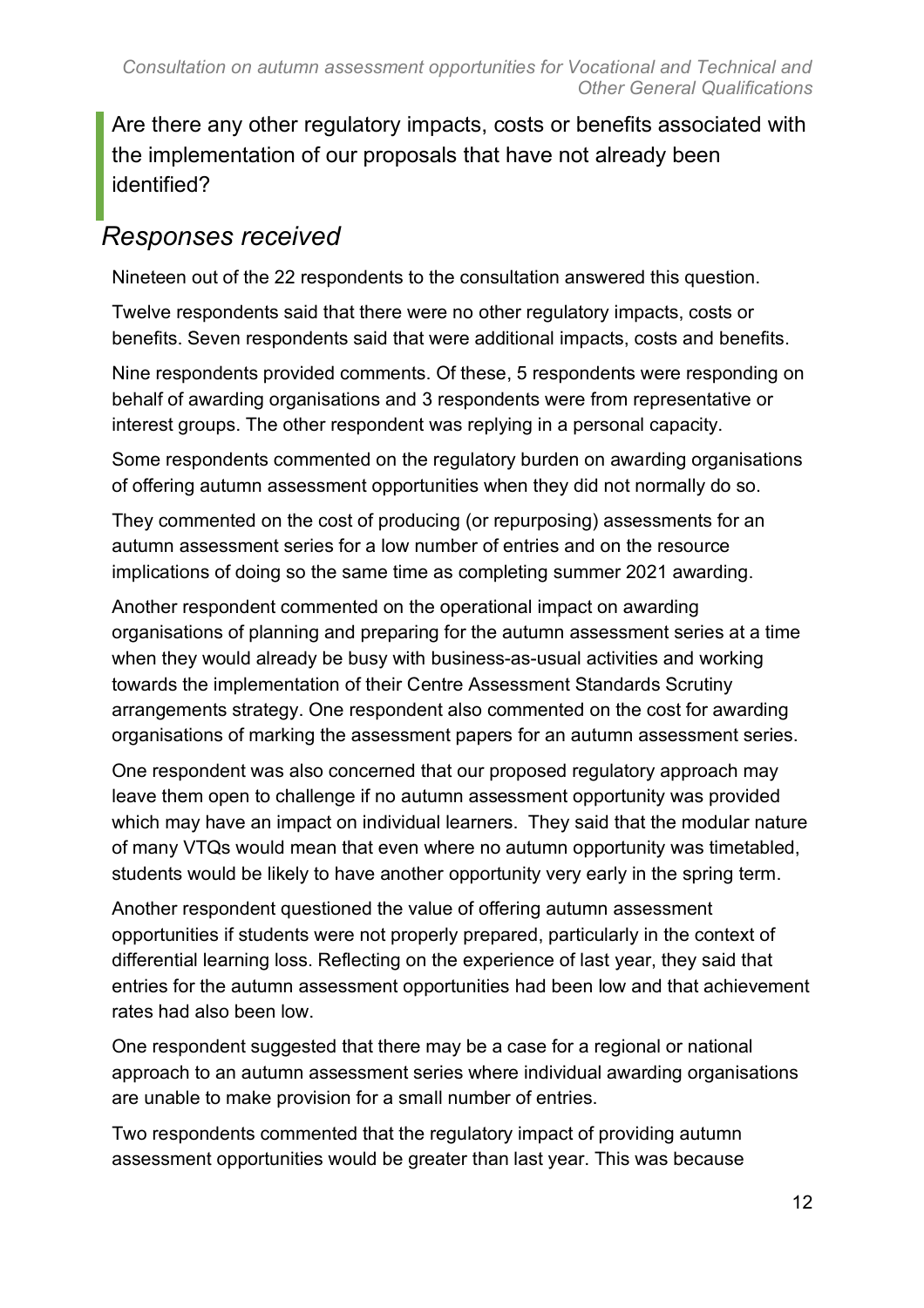#### *Consultation on autumn assessment opportunities for Vocational and Technical and Other General Qualifications*

awarding organisations would be planning and implementing any autumn assessment opportunities at the same time as processing TAGs. Awarding organisations would also be considering appeals in what may be at higher than usual volumes and as part of 2 stage process looking at both administrative or procedural error as well as unreasonable exercise of academic judgement.

Several respondents also commented on the impact on centres of running additional autumn assessment opportunities and on the need for awarding organisations to take this into account. One respondent said that there may also be additional costs for centres.

We received comments from 2 respondents who said that they had not identified any additional impacts, costs or benefits. One said that they supported proposed Condition VCR8 and welcomed the flexibility it would give awarding organisations in working out for which VTQs an autumn series is necessary and practical.

The other referred to specific qualifications it offers, setting out that as long as there was not an expectation it should provide an exam series for these qualifications before January, the regulatory impact would be the same as in previous years.

We received one comment not directly relevant to this question which said that students should not have to sit exams for qualifications that were practical or 'hands on'.

#### *Our decisions*

Having considered this feedback, we do not consider that respondents have identified any additional regulatory impacts, costs or benefits which would require us to change our approach to autumn assessment opportunities.

We note the potential for higher volumes of appeals in the summer and the demands that this might place on awarding organisations. However, as noted earlier, the approach we have taken in Condition VCR8 balances the need to consider the impact on and manageability for awarding organisations and centres, with the need for fairness for learners who wish to improve upon their result when it is based on a TAG. Awarding organisations can therefore take this into account when deciding on their approach to autumn assessment opportunities.

We have confirmed within the drafting of Condition VCR8 that assessments offered up to the end of January 2022 fall within this provision.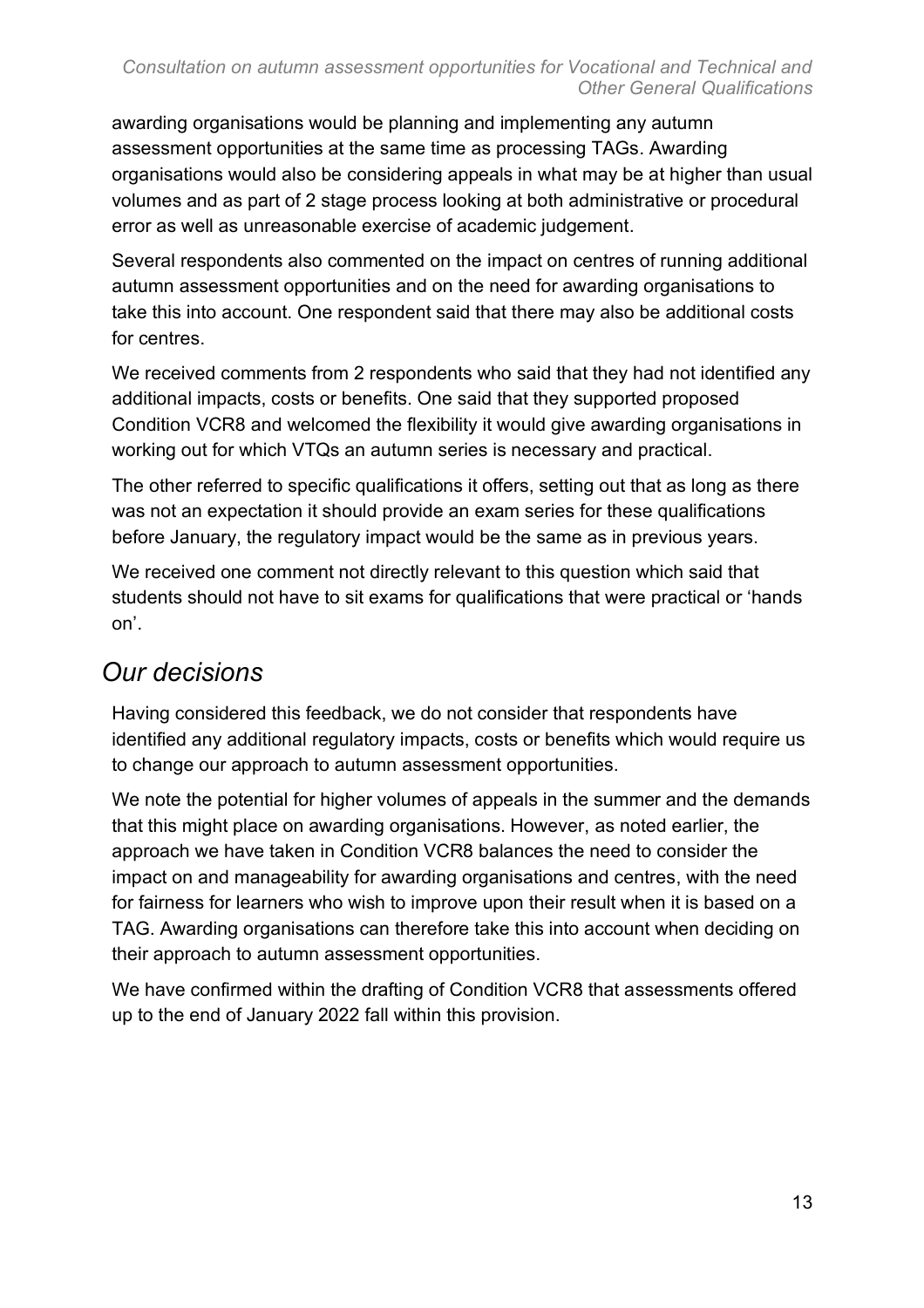# <span id="page-13-0"></span>Annex A: List of organisational respondents

When completing the consultation questionnaire, respondents were asked to indicate whether they were responding as an individual or on behalf of an organisation. These are the organisations that submitted a non-confidential response:

AQA ASCL Association of Colleges City & Guilds EAL Federation of Awarding Bodies ICM Incorporated Society of Musicians NCFE **OCR** Pearson Education Training Qualifications UK WJEC-CBAC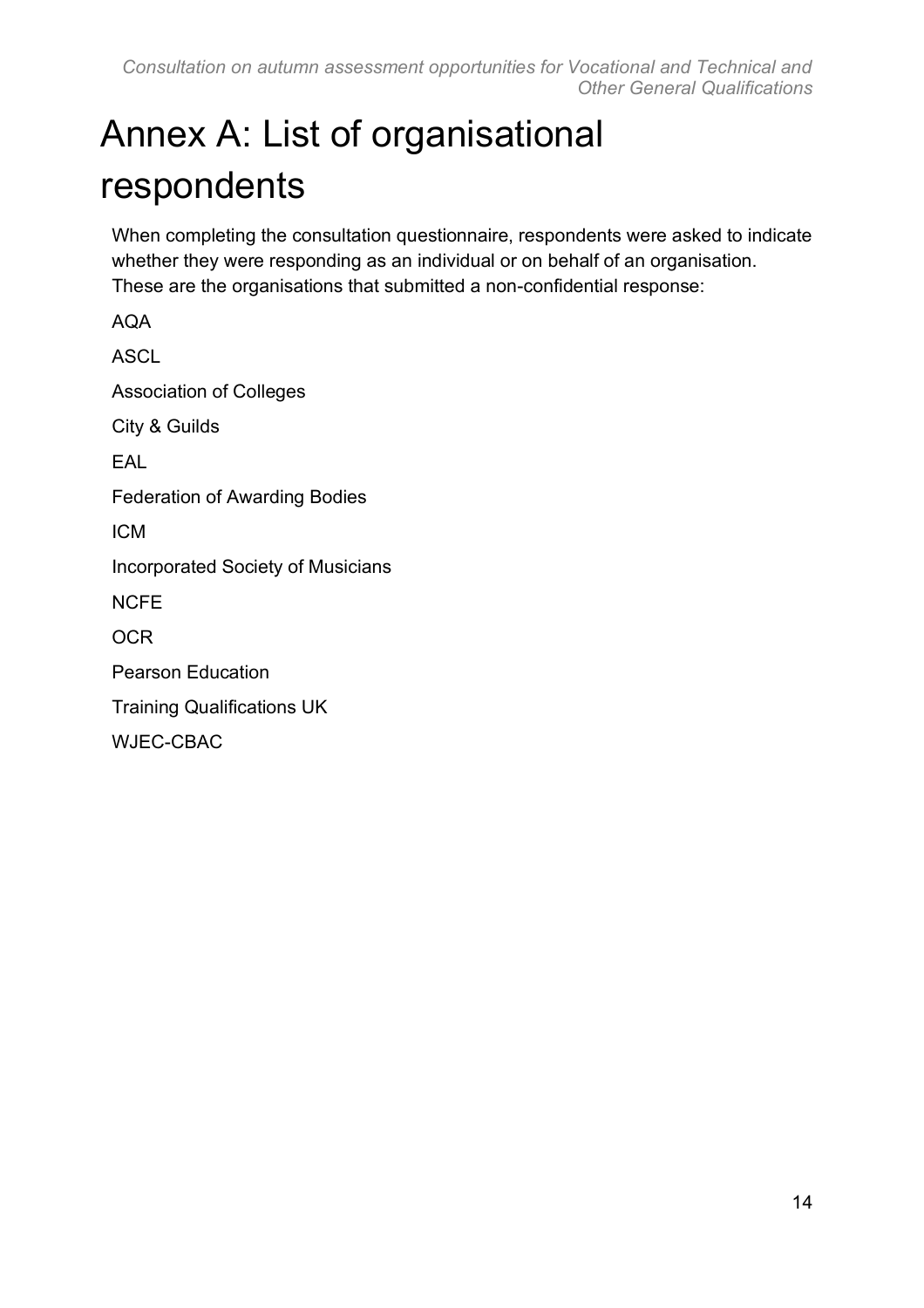# Annex B - Draft Condition VCR8 Assessment opportunity in Autumn 2021

#### **VCR8.1**

In respect of the assessments to be taken for a VTQ which it makes available, an awarding organisation must ensure that –

(a) where it normally provides an opportunity between September and January of an academic year for Learners to take those assessments, it takes all reasonable steps to provide that opportunity in 2021 to each Learner –

i. to whom it would normally provide that opportunity

ii. who was issued with a result under the VCR Conditions, and iii. who was or is registered to take an assessment, between 1 August 2020 and 31 August 2021, that would have led to a result being issued, but was not issued with a result, and

(b) where it does not normally provide an opportunity between September and January of an academic year for Learners to complete those assessments, it provides such an opportunity in 2021 to those Learners set out in Condition VCR8.1(a) where it reasonably considers that sufficient demand for that opportunity exists.

#### **VCR8.2**

The requirement in Condition VCR8.1(b) does not apply where an awarding organisation reasonably considers that providing that opportunity would be –

(a) impracticable, or

(b) would create a disproportionate burden on the awarding organisation or **Centres** 

#### **VCR8.3**

An awarding organisation must seek to ensure that its approach to an assessment provided under Condition VCR8.1 –

- (a) minimises burdens as far as possible, and
- (b) is as deliverable as possible, including by Centres and Teachers.

#### **VCR8.4**

An awarding organisation must comply with any requirements specified to it by Ofqual in relation to the provision of assessment opportunities for VTQs.

#### **VCR8.5**

In respect of each assessment it delivers under Conditions VCR8.1 and VCR8.3 –

(a) an awarding organisation must treat the qualification to which that assessment relates as a Category A Qualification for the purposes of compliance with Conditions VCR2 and VCR4 to VCR6, and (b) Conditions VCR3 and VCR7 do not apply.